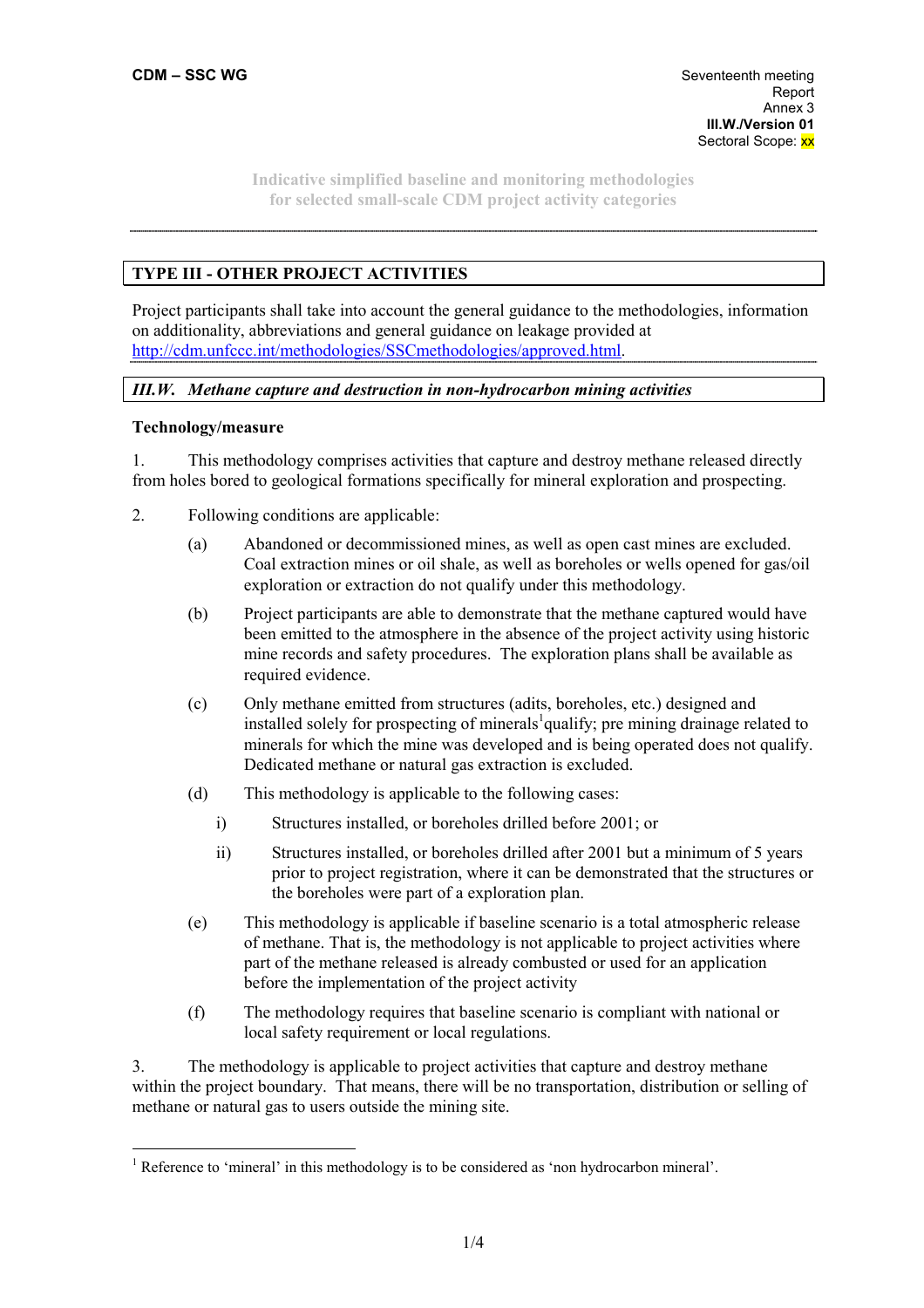#### *III.W.* Methane capture and destruction in non-hydrocarbon mining activities (cont)

4. This methodology excludes measures that would increase the amount of methane emissions from the boreholes beyond the natural release as would occur in the baseline. This means forced extraction by pumping; the use of  $CO<sub>2</sub>$  or any other fluid/gas to enhance methane drainage is excluded. If a flare is used, the lowest possible fan capacity should be established under which flare can properly operate.

5. This methodology is not applicable if a combustion facility is used for heat and/or electricity generation. Should there be a case for generation of electricity or thermal energy from the methane, a request for revision of this methodology may be submitted in accordance with the procedures.

6. Measures are limited to those that result in emission reductions of less than or equal to 60 kt  $CO<sub>2</sub>$  equivalent annually.

# **Boundary**

7. The project boundary is the actual area of the borehole or venting shaft and the infrastructure under the project activity (e.g. pipes, flares, fans, fire breaks, fences and security).

# **Baseline**

8. In the baseline scenario methane is emitted to atmosphere. The baseline emissions are calculated *ex post* as the methane in the residual gas multiplied with the global warming potential for methane. The baseline emissions are calculated in accordance with the procedures of "Tool to determine project emission from flaring gases containing methane":

$$
BE_y = \sum_{h=1}^{8760} TM_{RG,h} * \frac{GWP_{CH4}}{1000}
$$
 (1)

Where:

$$
BE_y
$$
 Baseline emissions in year y (tCO<sub>2</sub>e)

- *TM RG*<sub>*h*</sub> Mass flow rate of methane in the residual gas (in the Tool it is defined as the gas stream flowing to the flare) in the hour *h* (kg/h)
- $GWP<sub>CH4</sub>$  Global warming potential for methane (value of 21)
- 1/1000 Factor to convert kg/y to tonne/y

The *ex ante* baseline emissions is calculated based on measured data prior to the project activity. This requires sampling to assess the expected flow and composition of the residual gas. Such sampling should cover a sufficiently long period of at least one year. If the measurements detect any long time trend of decreasing flow or concentration, this should be taken into account for conservative estimations for the crediting period.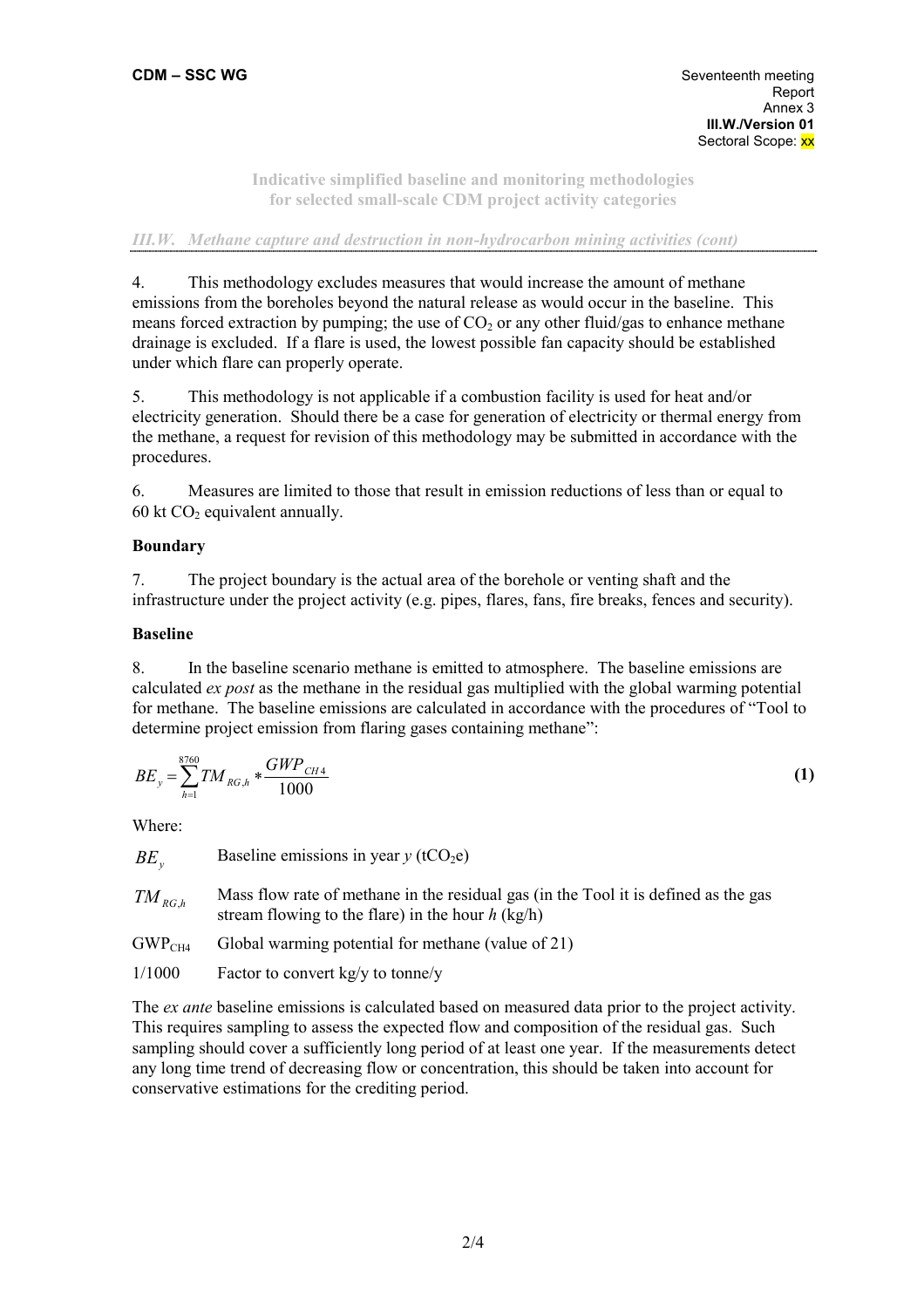*III.W. Methane capture and destruction in non-hydrocarbon mining activities (cont)* 

### **Leakage**

9. If the methane recovery and combustion technology is equipment transferred from another activity or if the existing equipment is transferred to another activity, leakage is to be considered.

# **Project activity emissions**

- 10. Project activity emissions consist of:
	- (a) Any grid electricity or fossil fuel used in the project equipment. The emissions associated with grid electricity consumption should be calculated in accordance to AMS-I.D.
	- (b) The  $CO<sub>2</sub>$  emissions from the combusted methane are calculated and included as project emissions because the methane is from fossil origin.
	- (c) Emissions from un-combusted methane is calculated in accordance with the "Tool to determine project emission from flaring gases containing methane."

Project emissions can be determined as follows:

$$
PE_{y} = PE_{ME,y} + PE_{MD,y} + PE_{UM,y}
$$
 (2)

Where:

| $PE_v$             | Project emissions in year $y$ (tCO <sub>2</sub> e)                                            |
|--------------------|-----------------------------------------------------------------------------------------------|
| PE <sub>ME,y</sub> | Project emissions from energy use to capture and use methane in year $y$ (tCO <sub>2</sub> e) |
| $PE_{MD,y}$        | Project emissions from methane destroyed in year $y$ (tCO <sub>2</sub> e)                     |
| $PE_{UM, v}$       | Project emissions from un-combusted methane in year $y$ (tCO <sub>2</sub> e)                  |

11. Project emissions from energy use  $(PE_{ME,y})$  to capture and use methane in year y shall be determined as follows:

$$
PE_{ME,y} = PE_{ELLC,y} + PE_{FF,y}
$$
\n
$$
\tag{3}
$$

Where:

| $PE_{ELEC, y}$ | Project emissions from the use of electricity for the operation of the facilities installed<br>by the project in year y calculated in accordance to AMS-I.D $(tCO2)$                                                                                                           |
|----------------|--------------------------------------------------------------------------------------------------------------------------------------------------------------------------------------------------------------------------------------------------------------------------------|
| $PE_{FF.v}$    | Project emissions from the combustion of fossil fuels for the operation of the facilities<br>installed by the project in year y calculated in accordance with the "Tool to calculate"<br>project or leakage $CO_2$ emissions from fossil fuel combustion" (tCO <sub>2</sub> e) |

12. Project emissions from methane destroyed in year  $\gamma$  (PE<sub>MD $v$ </sub>) shall be determined as follows: